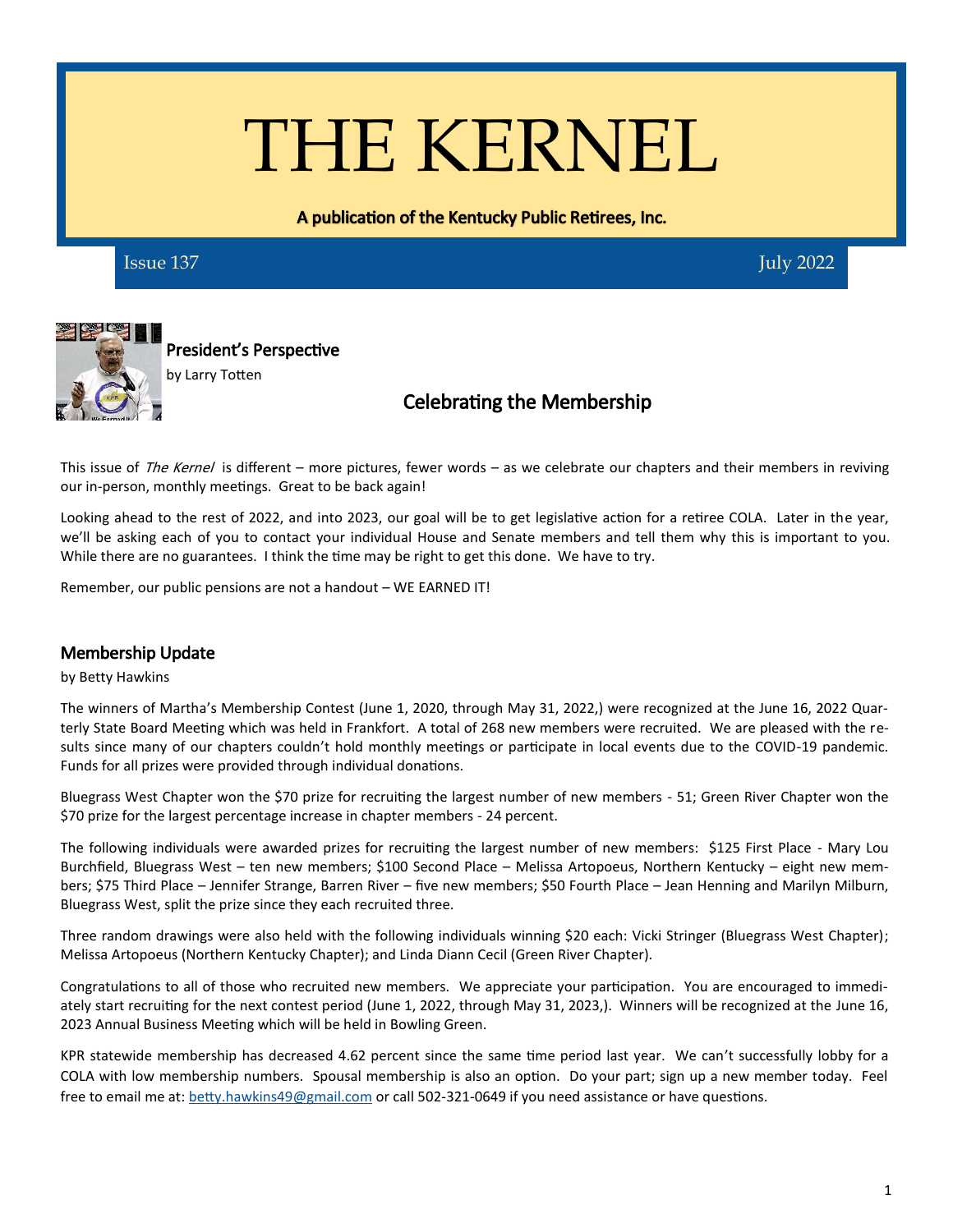# Martha's Membership Contest June 1, 2020, through May 31, 2022



**Jean Henning accepts the award for Bluegrass West which had the most members recruited**



**Jean Lewis accepts the award for Green River which had the largest percentage increase**





**Mary Lou Burchfield won first place. She recruited 10.** 

## Contest Winners Above

State President Larry Totten awards checks to the contest winners:

Mary Lou Burchfield (BW), first place winner Jennifer Strange (BR), third place winner Jean Hennings (BW), fourth place winner (tie) Marilyn Milburn (BW), fourth place winner (tie)



**Melissa Artopoeus won second place. She recruited 8.**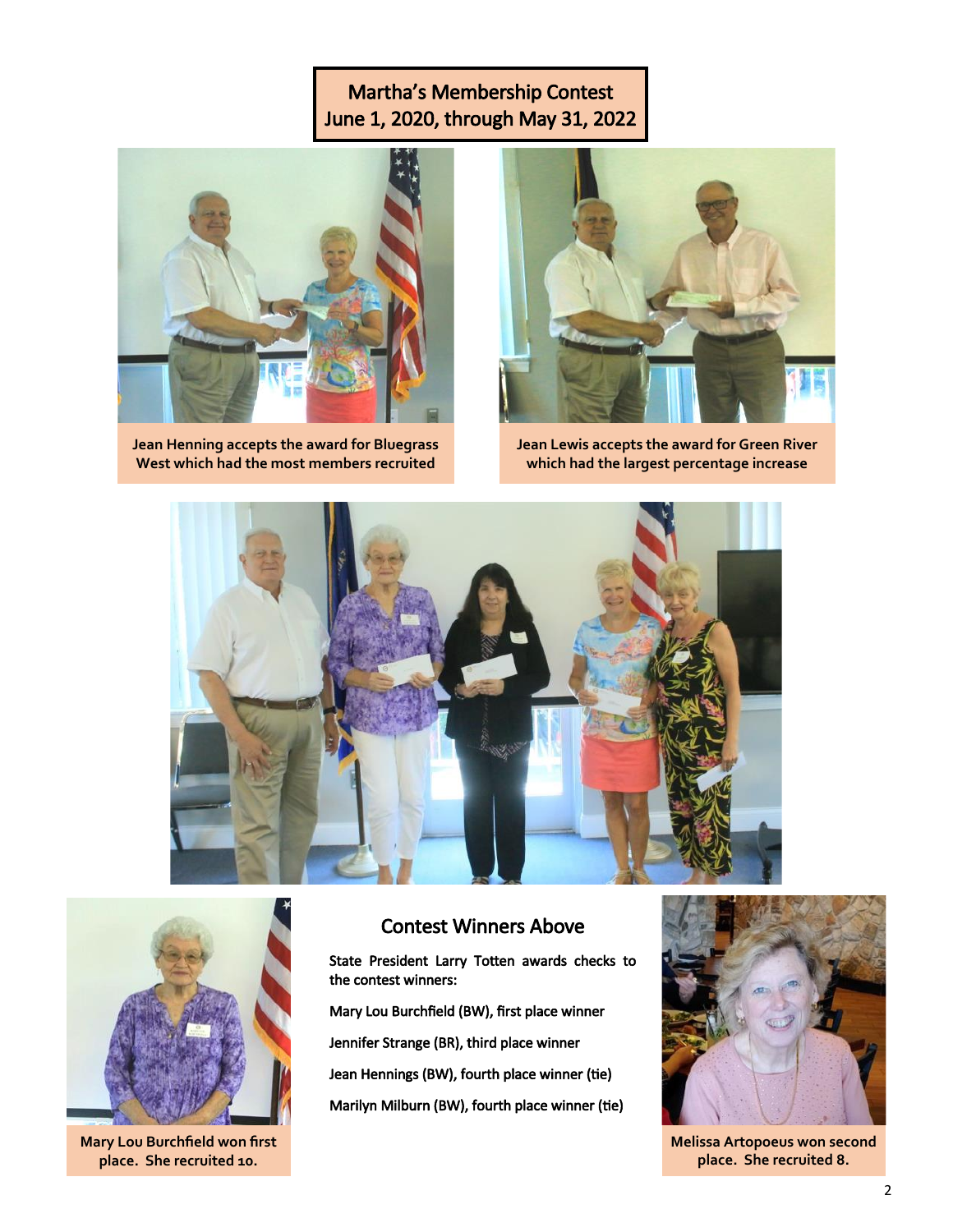

Barren River - Our March guest speaker was Karen Foley, neighborhood services coordinator for Bowling Green. Ms. Foley said that her job is to serve as a liaison between city governmental departments and neighborhood groups. The goal is to improve the quality of life in Bowling Green for everyone. Even though her position falls outside of county government, she tries to connect any Warren County citizen with needed services. She centered much of her presentation on how Bowling Green has responded to both the pandemic and the December 2021 tornado and the Age-Friendly Bowling Green Initiative which seeks to make the area more inclusive of older adults. The initiative focuses on aging and health issues for those over 50.



BR President Carol Douglas and Rep. Shawn McPherson

At our April meeting, the guest speaker was State Representative Shawn McPherson, who represents District 22. Rep. McPherson gave a very informative presentation about the recently completed legislative session. He discussed the legislation which allocated raises for current state and KSP employees. Approximately 1000 bills were filed during the session, and 240 were passed. With a historic surplus of funds, the legislators were able to pass a very generous budget that also left approximately one billion unspent dollars. He referred to these dollars as an "opportunity fund" for the state. He was questioned about any legislative action taken for state retirees. He stated that he would be in support of either a COLA or one-time payment to all retirees, possibly next year.

Chapter President Carol Douglas said that our chapter will have unpaid members deleted from our rolls on May 31. She reminded the group that the annual meeting is still scheduled for June 14-16, 2023, in Bowling Green.

The chapter voted at the May meeting to make a charitable donation to the Hospice of Southern Kentucky and the American Cancer Society. The donations were made in memory of seven members lost since the beginning of the COVID-19 pandemic and in honor of Romanza Johnson, our membership committee chairperson. Ms. Johnson was recently recognized by the Hospice for her contributions to the community.

**Bluegrass West - Although our attendance has been down** since we restarted our meetings in December, we are beginning to get back to normal with each meeting. The March meeting had a total of 40 members present. Our speaker in March was Carolyn Dupont, with Braver Angels, which is a grassroots organization that aims to "depolarize" America. Ms. Dupont, a professor at Eastern Kentucky University, explained that polarization is not just having different or opposing political positions on issues. It is the lack of overlap between the two parties.



**Carolyn Dupont with Braver Angels**

Three candidates who are running for offices in this year's election attended our April meeting. They are: Jay(Gex) Williams, running for state senator; Grayson Vandergriff, currently the mayor of Midway and running for state representative of the 56th District; and Phillip Shepherd, running for reelection as Franklin Circuit Court judge.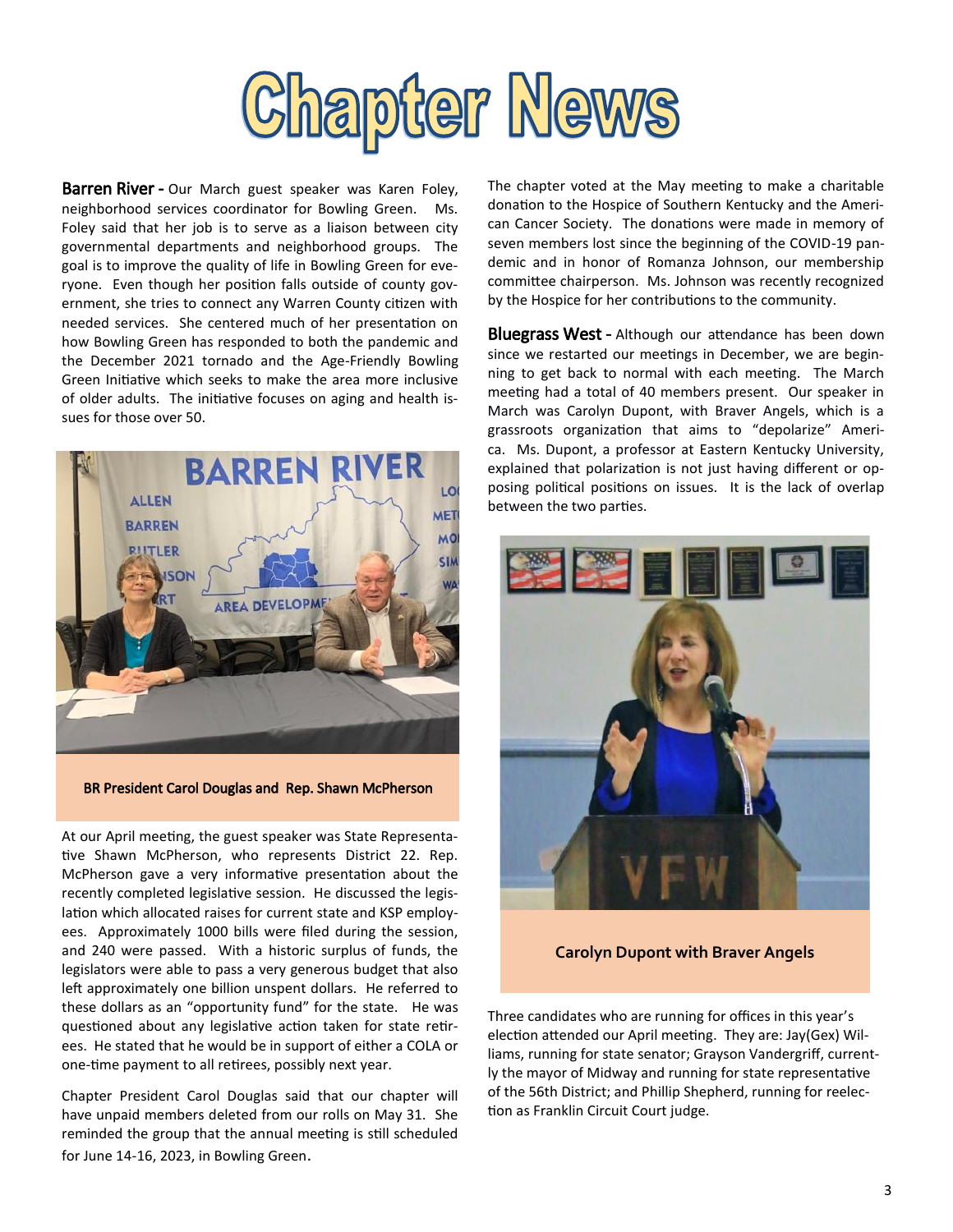Bluegrass West (Cont'd) - Representative Derrick Graham was our speaker in April. He advised that this past legislative session was like none that he had ever seen. For the first time he can remember, this was the first budget passed where there weren't any cuts. Revenue was up because more funds were paid in. We were able to have this additional money because of our good relationship with the federal government and more funds being made available. With this extra money, we were able to put more money into the retirement system. He apologized that no COLA was provided for retirees. Had it passed, House Bill 446 would have funded \$162 million for it. However, the bill was not brought out of committee. State employees will receive an eight percent raise for the first year and 12 percent for the second year. State police and social workers also received increases. The legislators also voted to give themselves an eight percent increase in pay. He spoke concerning his disappointment with the present legislative redistricting which places Franklin County in an extremely peculiar redistricting situation. The legislative redistricting is being challenged and the Kentucky Supreme Court may end up deciding the final fate of this legislation. He also expressed his displeasure with the fact that many things were done during this session hurting those Kentuckians who needed help the most. As a former educator, he was concerned that our public educational system was not properly funded.



**Philip Case speaks to BW members**

In May, our speaker was Phillip Case, contributing writer for The State Journal, who spoke on gardening and planting by the signs, which is a simple system of gardening that utilizes the phases of the moon and signs of the zodiac to make your good garden better. A "garden" can be a traditional plot in the ground, raised beds, containers, or anything that contains soil, compost, potting medium, or any combination. There are two major aspects: the phases of the moon, and the astrological signs of the zodiac. Phillip explained that there are moon phases and zodiac signs. He distributed a helpful document explaining the benefits of gardening.

KPPA Liaison Chair Larry Totten reported that investment returns through March wiped out gains earned in the previous six months. For these nine months, investment returns range from just under one percent to about two and a half percent. April was also a volatile month, generally not good for returns. The new health insurance contract for 2023 should be announced by the end of June.

Materials must be ready for open enrollment in October. The interim period for new bills to be filed begins in June. COLAs may be a possibility in the 2023 Session.

Marilyn Milburn, the nominating committee chair, reported all the current officers had agreed to remain in their positions for the coming year. The officers will be elected at the June 21 Meeting and sworn in prior to the meeting July 19.

Covered Bridge - The Covered Bridge Chapter has certainly had its ups and downs with COVID-19 and the passing of several members from various causes. Our attendance has been down but seems to be slowly coming back.

In April our speaker was April Wilhoit from the Fleming County Extension Office who gave an interesting talk on lawn and garden tips. Our May meeting proved to be the largest this year with 31 in attendance. At our May meeting, we welcomed new members from Menifee County and Rowan County. Our speaker for May was Clay Skaggs, a Fleming countian, who now works in the Kentucky Attorney General's Office. Mr.



Gloria Davis, Clay Skagggs, Connie Williams, and Sandra Cooper.

Skaggs talked about the outcome of the last legislative session. He took questions and comments from the floor.

Covered Bridge members seem to be concerned with inflation

and wondered when and if we will get another COLA. The group agreed to meet again in August, giving everyone a vacation for the months of June and July.

#### Cumberland Valley -

In March, the guest speaker was Humana Insurance representative Jessica Stolberg. Ms. Stolberg discussed Medicare and the Humana Go365 Program.



**Jessica Stolberg**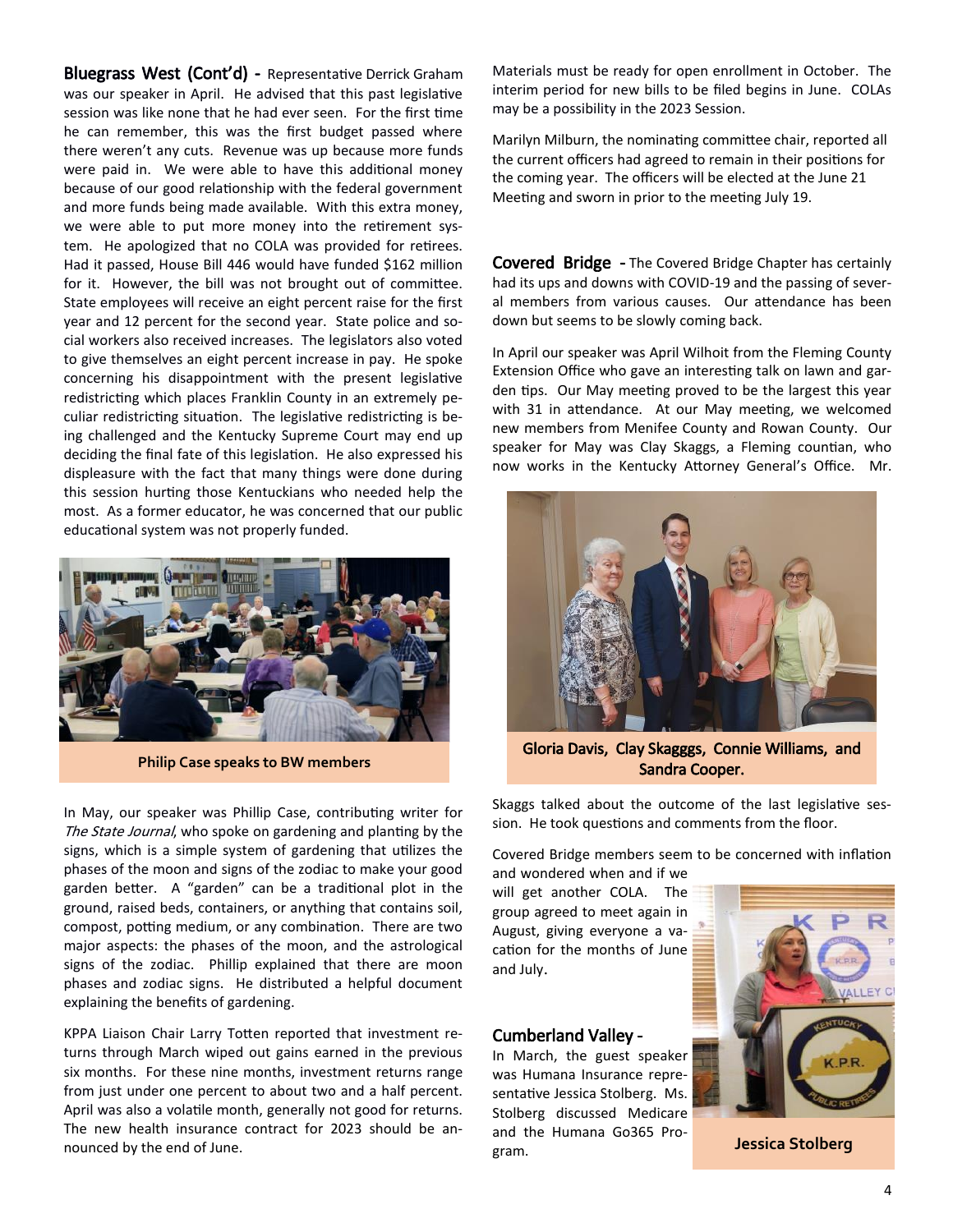Cumberland Valley (Cont'd) - The meeting held on April 26, had guest speaker 89th District Kentucky State Representative Tim Truett representing Jackson, Lee, and Wolfe Counties. He also represents parts of Madison and Laurel counties. Pensions, COLAs, and other current issues were the topics of discussion at this meeting.



**CV members at the May meeting**



Representative Josh Bray

The May 20 guest speaker was 71st District State Representative Josh Bray who represents Rockcastle County, along with parts of Laurel, Madison, and Pulaski. Pensions, COLAs, and other current issues were also discussed during the meeting.

Green River - Nathan Godeke, prearrangement specialist for Glenn Funeral Home and Crematory, spoke to the chapter in March. He is a retired Owensboro police officer with 20 years of service. He was a detective for seven years. Mr. Godeke encouraged all to take the time to arrange what you would want for your service as it takes the burden from family. Prefunding is important as it freezes the cost. You can decide on a trust or life insurance policy. Also, organ donation was discussed to help others in need.

He gave the chapter much information, and if you would like to talk with him, feel free to call him at 270-683-1505. He made the presentation enjoyable, and there was a lot of discussion. Lewis Jean gave a comprehensive legislative report. Lewis is an asset to the chapter.

Nicole L Hawkins, certified senior advisor, was the guest speaker for the April meeting. She is also a VA accredited agent. Ms. Hawkins had a tremendous amount of information about benefits. She provided sound guidance about government benefit programs and financial decisions that can help families. The topics she covered included: dealing with assisted living and nursing home facilities, claiming veteran's benefits, understanding Medicaid, helping to handle the details of dealing with government benefit programs, and financial planning.

State Representative Scott Lewis was our guest speaker in May. He said that the state budget that was passed during the last session addressed some important issues. It gave raises to state employees and gave state troopers \$15,000 more per year in salary. It fully funded the Kentucky Retirement System and contributed \$600 million more to KRS.He hopes that there will be a bill filed in the next budget session that will address a cost-of-living adjustment for retirees. He said that he would file this himself if necessary. He also mentioned the plan to gradually decrease the state income tax. The sales tax would then increase. Rep. Lewis will cover Ohio County, Hancock County, and part of Daviess County beginning January 2023. The current census created the need for redistricting.

#### Green River Members





Frances Lockridge **Denny Welsh** 



Barbara Logston Brenda McFadden**-Stone**

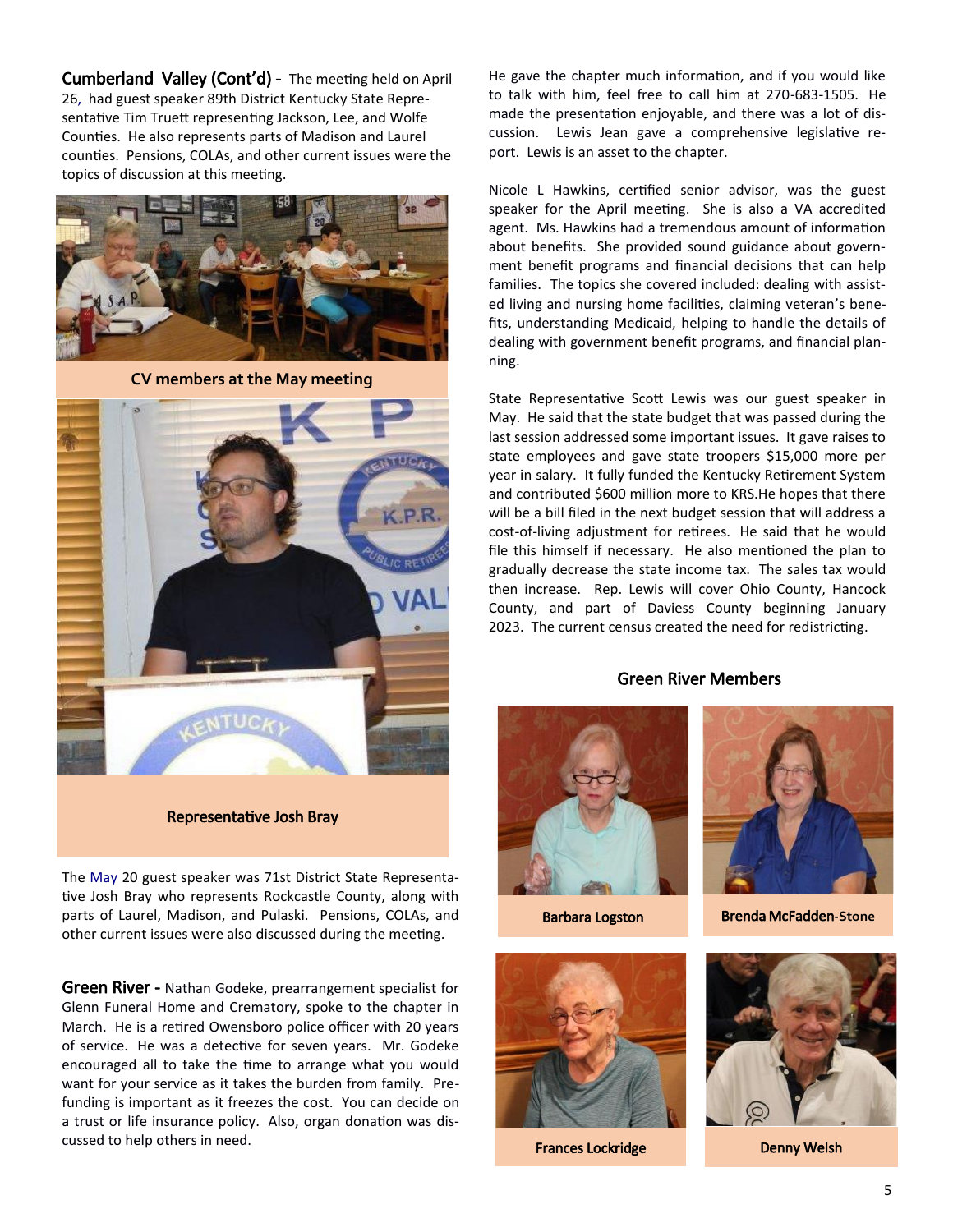Lincoln Trail - The Lincoln Trail Chapter is active once again! We sincerely appreciate the untiring efforts and dedication of KPR President Larry Totten, KPR Treasurer Robinil Jameson, and KPR Membership Chair Betty Hawkins, without whom this would not have been possible.



The newly-elected LT Board: President Theresa Wickersham, Membership Chair Linda Marcum, Secretary/Treasurer Sandy Allen, and Vice-president Linda Funk.

President Totten kept in touch with our members, reserved the meeting spaces for all of 2022, provided speakers, traveled to Elizabethtown to preside over our meetings for the past five months, and continually encouraged and supported us. KPR Treasurer Robinil Jameson and Membership Chair Betty Hawkins attended and participated in the meetings and provided much-needed support and encouragement for those who stepped forward to lead the chapter. The chapter meets the second Monday of each month at 11:30 a.m. at Shoney's Restaurant in Elizabethtown. Come join us for a fun and informative meeting as we get to know each other!

Northern Kentucky - In March, the guest speaker was John Middleton, Kenton County circuit court clerk. He spoke about the Real ID program. He also spoke about the Trust for Life organ donor program. He gave insight into the duties of the circuit court. He stated the biggest problem they are having is recruiting staff. They have multiple openings available. They are working on increasing salaries to help increase the incentive for new employees.

The guest speaker in April was Dan Allen from the Kenton County Extension Office. He spoke about the increase in the number of farms in Kenton County. Melissa Artopoeus reported that she sent chapter meeting notices to six local publications: Bellevue Community News, NKY Thrives, NKY News Facebook, KPR Facebook, Cincinnati Enquirer, and NKY Tribune Calendar. She also sends new retirees a welcome letter and a member application. Six were mailed recently.

The guest speaker in May was Cindy Sery. She spoke about the history of Spring Grove Cemetery. She highlighted some historical figures that are buried there. Ralph Wolff reported there are currently 219 chapter members, and 19 who have not yet paid their dues. Those who haven't paid dues by the end of May were dropped from the chapter. He reported that member George Hoffman's health is improving.

The chapter had our election of officers for a one-year term. Those elected were: President Asom Ponananta, Vice President Jim Hill, Treasurer Jim Dahmann, and Secretary Dorise Barth. The new officers will be sworn in at the June meeting and take office in July.



President Asom Ponananta, Vice President Jim Hill, Secretary Dorise Barth, and Treasurer Jim Dahmann

Purchase - The Purchase Chapter met on April 14 at the Paducah Pizza Inn. Our speaker was Jessica Stolberg from Humana Insurance. State Representative Chris Freeland from the Sixth District spoke to the chapter at the May meeting. In June, Pam Ward from Baptist Health spoke to us about a good diet plan. For our July meeting, we are reaching out to a lady that is a refugee from Ukraine.



Representative Chris Freeland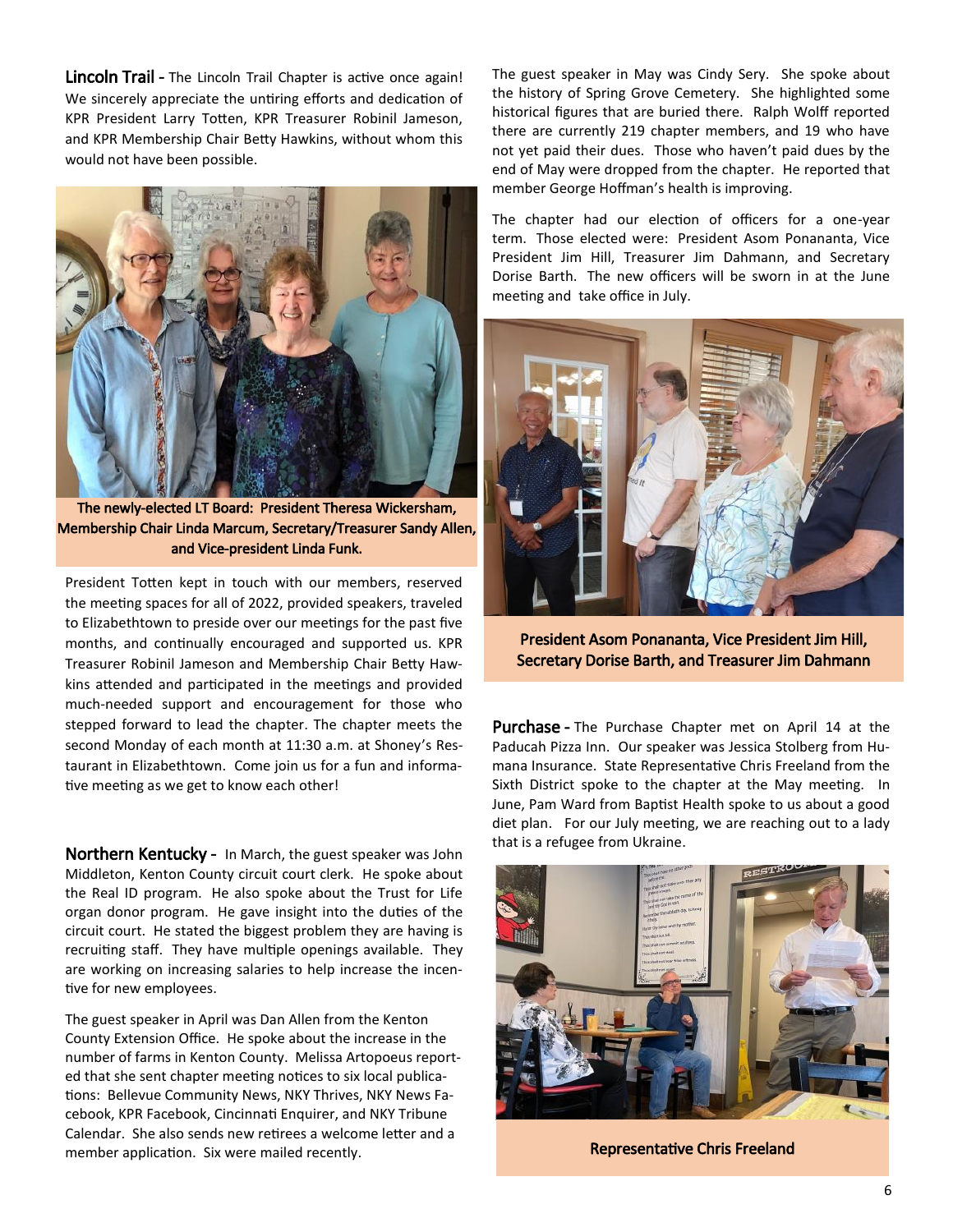



June 2023 will be here before we know it. Mark June 14 - 16, 2023, on your calendar and plan to attend the 37<sup>th</sup> Annual Meeting of KPR in Bowling Green. If you have ideas on topics that you would like to see presented, please forward these to Carol Douglas, president of the Barren River Chapter, at douglas\_353@msn.com.

| <b>Kentucky Public Retirees Membership Application</b>                                           |  |  |  |  |  |  |
|--------------------------------------------------------------------------------------------------|--|--|--|--|--|--|
| Date ___________                                                                                 |  |  |  |  |  |  |
| Complete and mail application to: KPR Manager, P.O. Box 4082, Frankfort, KY 40604                |  |  |  |  |  |  |
| I am:                                                                                            |  |  |  |  |  |  |
| $\Box$ A new member. Membership is free the first calendar year (until Dec. 31 of year joined.)  |  |  |  |  |  |  |
| $\Box$ A new member and want to pay for my second year. Enclosed is \$15.00.                     |  |  |  |  |  |  |
| □ A current member and want to renew. Enclosed is \$15.00 for one year or \$30.00 for two years. |  |  |  |  |  |  |
| Applicants must be a member of one of these systems or the spouse of a KPR member.               |  |  |  |  |  |  |
| Check all that apply: <b>NERS</b> CERS NSPRS Napouse of KPR member                               |  |  |  |  |  |  |
|                                                                                                  |  |  |  |  |  |  |
|                                                                                                  |  |  |  |  |  |  |
|                                                                                                  |  |  |  |  |  |  |
|                                                                                                  |  |  |  |  |  |  |
|                                                                                                  |  |  |  |  |  |  |